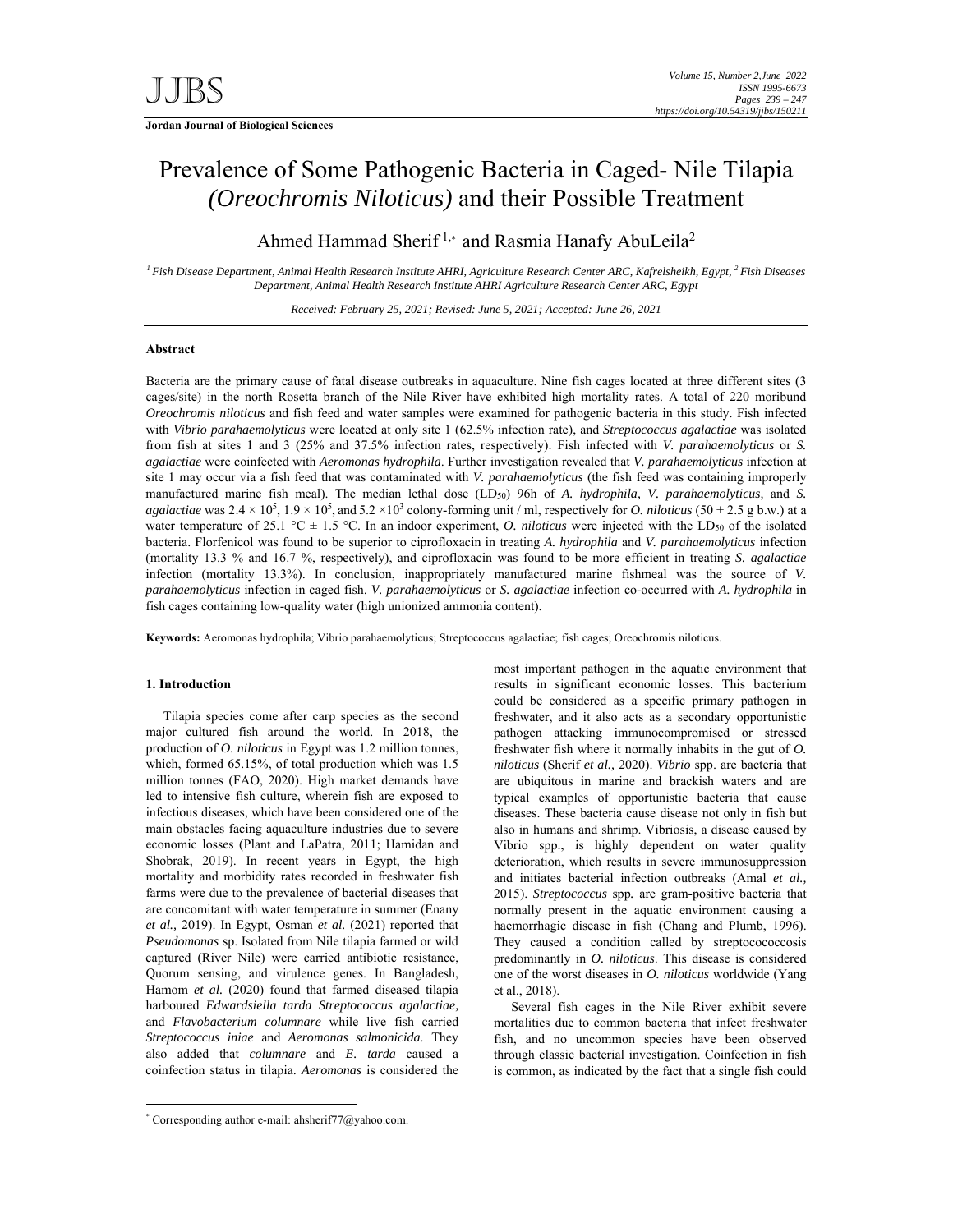harbour more than one species of bacteria; such coinfection could be explained by the kind of the fish diet, sampling sites, human activities and water parameters at the fish culture sites (Abdelsalam *et al.,* 2017). Comparison of 16S rRNA sequences is a reliable approach to distinguish between the different species of pathogenic bacteria (Woo and Bruno, 2014).

One of the common ways to control bacterial infections in fish culture is through the use of antibiotics. A bacterial outbreak is considered as a major threat for farming, due to which a large number of antibiotics are used not only for treatment but also for prophylaxis (Noga*,* 2010). In the Vietnam aquaculture sector, 82% of lobster farmers and 28% of fish farmers used antibiotics at an average rate of 5 and 0.6 kg per produced ton of lobster and fish respectively (Hedberg *et al.,* 2018). In the United States of America (USA), fish treatment with florfenicol and ciprofloxacin was recommended by the food and drug administration (FDA) under the veterinary feed directive and the investigational new animal drug (INAD) to combat fish diseases in aquaculture (Noga, 2010). Some antibiotics were approved for aquacultures such as florfenicol, ciprofloxacin, enrofloxacin, difloxacin, sarafloxacin, chlortetracycline, oxytetracycline, doxycycline, and erythromycin by the authority of veterinarian pharmaceuticals in highly producing countries (Noga, 2010).

Therefore, the aim of this investigation was to highlight the possible treatment and to enhance the understanding of the circumstances of the massive mortality of fish reared in cages. Therefore, we conducted this study to investigate the bacteria associated with caged fish mortality outbreaks in the northern Nile River and the treatment prospects.

#### **2. Materials and Methods**

# *2.1. The sites of the investigated Cages*

This study focused on nine fish cages located at three different sites (3 cages/site) north of the Edfina Barrage in the Rosetta branch of the Nile River, Egypt. The fish cages  $(3 \times 2 \times 2 \text{ m})$  were stocked with the freshwater fish *O*. *niloticus*. A total of 220 moribund *O. niloticus* (80, 60, and 80 fish at sites 1–3, respectively) were collected along with fish feed and water samples. The moribund *O. niloticus* were immediately transported alive to the Animal Health Research Institute (AHRI), Fish Diseases Department, Kafrelsheikh Provincial Laboratory, Egypt, in the summer of 2017. All applicable international, national, and/or institutional guidelines for the care and use of animals were followed by the authors.

*2.2. Bacterial Analyses* 

#### *2.2.1. Primary bacterial isolation*

The *O. niloticus*, feed, and water samples were examined for the presence of bacteria. Bacterial culture was attempted from hepatopancreas, spleen and kidney tissues according to previously described methods (Woo and Bruno, 2014). Water samples (3 replicate/site) were aseptically collected at 0.5 m depth in glass containers.

Samples of fish feed (3 replicate/site) were randomly and aseptically collected in sterile plastic bags at different cage sites, each sample of 1 g aseptically dissolved in 9 ml distilled water. The tubes containing tryptic soy broth (TSB) were inoculated with samples of fish tissue, water, and dissolved fish feed then the tubes were incubated for 24 h at  $26 \pm 1$  °C. In addition, samples were inoculated into TSB with 1.5% NaCl then incubated for 24 h at 26 °C  $\pm$  1 °C.

## *2.2.2. Biochemical profiles*

Phenotypic characterization of the bacterial isolates was demonstrated according to (Madigan and Martinko, 2005). Biochemical analyses (in triplicates) were conducted using API20 E following guidelines of (BioMerieux, Marcy l' Etoile, France).

# *2.2.3. Selective isolation of bacterial strains*

For *Aeromonas hydrophila* isolation, the inoculum was spread onto Rimler-Shotts agar then incubated for 24 h at 26 °C  $\pm$  1 °C. For *Streptococcus agalactiae* isolation, the inoculum was streaked onto tryptic soy agar (TSA) with 5% sterile sheep blood then incubated for 72 h at 26 °C  $\pm$  1 °C, according to previously described methods (Facklam and Carey, 1985), and then spread onto brain heart infusion (BHI) agar then incubated for 24 h at 26 °C  $\pm$  1 °C. For *Vibrio parahaemolyticus* isolation, inoculates were streaked onto thiosulfate citrate bile salt (TCBS) agar (to produce green colonies) and incubated at 26 °C  $\pm$  1 °C for 24 h.

## *2.2.4. Determination of bacterial strains and their virulence genes*

Further identification of the recovered bacteria was done using the technique of polymerase chain reaction (PCR), the bacterial DNA was extracted by means of a QIAamp DNA Mini Kits (Qiagen GmbH, Germany) following to the manufacturer's guidelines, then the products of PCR were analyzed using gel electrophoresis (AppliChem GmbH, Germany) and a documentation system (Alpha Innotech, Biometra), and then the results were evaluated using the Chip PCR computer software (Rodiger and Burdukiewicz, 2013).

Molecular identification (sequencing) of the isolated strains was performed using a universal primer specific for 16S rRNA (F: AGA GTT TGA TCC TGG CTC AG and R: GGT TAC CTT GTT ACG ACT T) with a PCR product size of 1500 bp (Weisburg *et al.,* 1991). The sequencing process was conducted using ABI 3730xl DNA sequencer. To identify the bacterial strains, the obtained sequences were matched with the other related ones that were registered in GenBank by using the Blastn program.

 In Table 1, the primers of virulence genes were cytotoxic enterotoxin (act and alt) for *A. hydrophila*; regulatory gene of toxin (toxR) and haemolysin genes (tdh and trh) for *V. parahaemolyticus*; and a CAMP factor (cfb) that enhances the haemolysis processes and C-b protein (bac), a protein serving as an IgA-binding protein for *S. agalactiae.* All primers were manufactured by Metabion, Germany.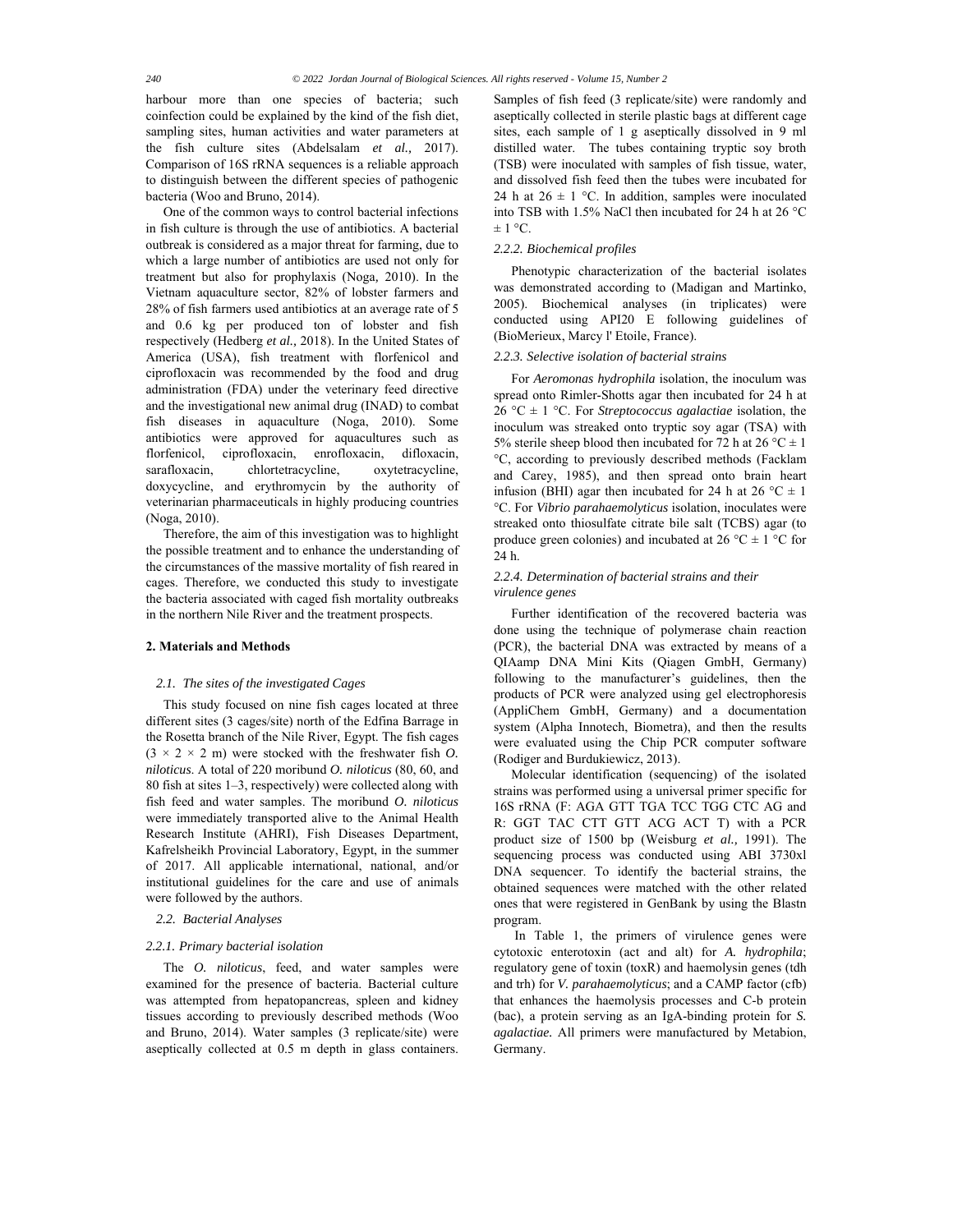**Table 1.** The sequences of primers, virulence genes, sizes and annealing temperature.

| Gene name           | Sequences 5'-3'             | Size (bp) | <b>Annealing temperature</b> | <b>References</b>    |
|---------------------|-----------------------------|-----------|------------------------------|----------------------|
| A.hydrophila        |                             |           |                              |                      |
| act                 | F:AGAAGGTGACCACCACCAAGAACA  | 232       | $55^{\circ}$ C               | Nawaz et al., 2010   |
|                     | R:AACTGACATCGGCCTTGAACTC    |           |                              |                      |
| alt                 | F:TGACCCAGTCCTGGCACGGC      | 442       | $55^{\circ}$ C               | Nawaz et al., 2010   |
|                     | R:GGTGATCGATCACCACCAGC      |           |                              |                      |
| V. parahaemolyticus |                             | 368       | $57^{\circ}$ C               | Kim et al., 1999     |
| toxR                | F:GTCTTCTGACGCAATCGTTG      |           |                              |                      |
|                     | R:ATACGAGTGGTTGCTGT CATG    |           |                              |                      |
| tdh                 | F:CCATTCTGGCAAAGTTATT       | 534       | 48                           | Cai et al., 2007     |
|                     | R:TTCATATGCTTCTACATTAAC     |           |                              |                      |
| trh                 | F:TTGGCTTCGATATTTTCAGTATCT  | 500       | 52                           | Cai et al., 2007     |
|                     | R:CATAACAAACATATGCCCATTTCCG |           |                              |                      |
| S. agalactiae       |                             |           |                              |                      |
| cfb                 | F:GGATTCAACTGAACTCCAAC      | 600       | $72^{\circ}$ C               | Kannika et al., 2017 |
|                     | R:GACAACTCCACAAGTGGTAA      |           |                              |                      |
| <b>bac</b>          | F:CTCCAAGCTCTCACTCATAG      | 750       | $47^{\circ}$ C               | Kannika et al., 2017 |
|                     | R:GAAACATCTGCCACTGATAC      |           |                              |                      |

#### *2.3. Antimicrobial Sensitivity Analyses*

The activity of different antimicrobial drugs against the isolated bacteria was analyzed following the procedures described by Finegold and Martin (1982). Pure cultures of the strains were cultivated in TSB (Oxoid) then incubated for 24 h at 26 °C  $\pm$  1 °C. Subcultures were spread with a sterile cotton stick onto Mueller–Hinton agar plates (Oxoid). Results were recorded after incubation at 26 °C  $\pm$ 1 °C for 24 h, by disc diffusion including florfenicol (KF 10 μg), ciprofloxacin (CIP 5 μg), clindamycin (DA 2 μg), amoxy+clavulinic AMC (30 µg), amoxicillin AML (10 µg), doxycycline (DO 30 µg), sterptomicin (S 10 µg), spiramycin (SP 100 µg), sulpamethazol +trimethoprim (SXT 25 µg), lincomycin (MY 10 µg), cefotaxime (CTX 30 µg), and cepharadin (CE 30 µg) manufactured by Oxoid, Waltham, MA, USA. According to the standards provided by the manufacturer and guidelines of NCCLS (1999), the isolated bacteria could be classified into three categories: resistant, intermediate, and sensitive depending on the diameters of inhibition zones.

## *2.4. Antibiotics Treatment Trial*

Florfenicol: Floricol® 100 mg/g reg. No. 2533/2015 (Pharma Swede Company, Egypt) and ciprofloxacin: Ciprofar® (tablet) 500 mg/g reg. No. 21515/2012 (Pharco Pharmaceutical Company, Egypt) were used. Antibiotics were coated onto the surface of the pellets using capelin oil to prevent antibiotic dissociation, heat oil to 40 °C and antibiotics were added then mixtures of oil-antibiotic were evenly spread on the fish feed. The dosages of antibiotics were 10 mg/kg b.w./day for 10 successive days and capelin oil was 20 g/kg fish feed. The dosages and application methods of the antibiotics were implemented according to the methods described by (Noga, 2010).

## *2.5. Examination of Water Parameters*

The water samples were analyzed at cages sites for temperature and salinity, (model YSI environmental, EC300) as well as dissolved oxygen (DO) (Aqualytic, OX 24) and pH (Thermo Orion, model 420A). Samples of 1 L were placed in a polyethylene bottle and transferred on ice

to the laboratory to analyze the total ammonia nitrogen (TAN), unionized ammonia (NH<sub>3</sub>), nitrite  $(NO<sub>2</sub>)$ , and nitrate (NO3) using a UV/Visible spectrophotometer (Thermo-Spectronic 300) as described by Rice and Bridgewater (2012).

# *2.6. Median Lethal Dose (LD50)*

The  $LD_{50}$  values of *A. hydrophila*, *V. parahaemolyticus,* and *S. agalactiae* in *O. niloticus* (mean body weight =  $50\pm2.5$  g) were estimated following the method described by (Reed and Muench, 1938). Fish were acclimated in indoor tanks for 2 weeks at a water temperature of  $25^{\circ}$ C  $\pm$ 1.5 °C. Serial 10-fold dilutions were made of the bacteria cultured in BHI broth for 24 h at 30 °C and then adjusted to  $1 \times 10^2$ ,  $1 \times 10^3$ ,  $1 \times 10^4$ ,  $1 \times 10^5$ , 1  $\times 10^6$  or  $1 \times 10^7$  (CFU/ml) in normal saline. Then, 100 µl of the bacterial suspension was intraperitoneally injected into duplicate groups of five *O. niloticus*. Each bacterial dose (CFU/ml) was based on a standard curve generated by performing plate counts. Mortality rates were recorded for 96 h; however, accidental mortalities occurring in the first 24 h were excluded. All bacterial strains were reisolated from the dead fish (liver, spleen, and kidneys) and confirmed by PCR using specific primers (Table 1).

# *2.7. Treatment Trial with Antibiotics*

A total of 360 healthy *O. niloticus* fish with a mean body weight of  $40 \pm 0.5$  g were collected from a local fish farm and acclimated for 2 weeks at a water temperature of 25°C ±1.5 °C. *O. niloticus* were subdivided into four groups G1-4 (90 fish/ group) and then infected with *A. hydrophila* (G1)*, V. parahaemolyticus* (G2)*,* and *S. agalactiae* (G3), whereas un-challenged (G4) fish were considered as the control negative group. Each group was subdivided into three treatments, viz., T1–3, each consisting of three replicates (10 fish/replicate) as follows: control-untreated (T1), ciprofloxacin-treated (T2), and florfenicol -treated (T3). The antibiotics were applied for 10 days before and after bacterial infection. *O. niloticus* were injected i.p. with the LD<sub>50</sub> of bacteria as described by Alcaide *et al.,* (1999). *A. hydrophila,* and *S. agalactiae* isolates were grown overnight on TSA and TSA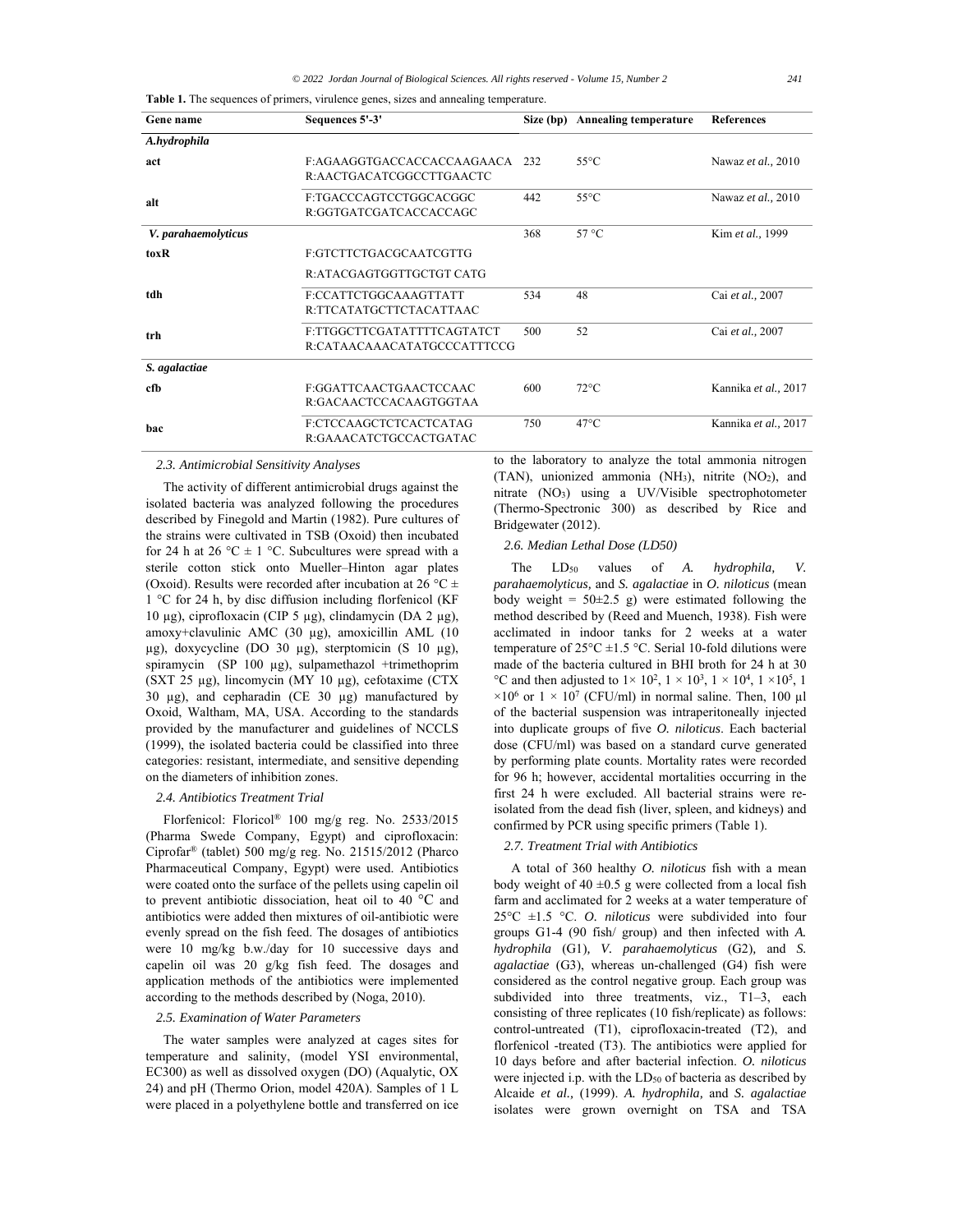containing 3% NaCl for *V. parahaemolyticus* at 30 °C, one of each resulted colonies was subcultured TSB for another 16 h. The mortality rate (MR %) was calculated as follows:

MR % = 
$$
\frac{\text{number of dead fish at the end}}{\text{number of fish in the same group at the start}} \times 100
$$

# *2.8. Statistical Analyses*

Data analyses were performed by determining the variance (ANOVA) using the SPSS software for windows, SPSS Inc., Chicago, IL, USA (SPSS, 2004). The obtained data are presented as mean  $\pm$  SE (standard error). The significant difference among treatments is determined at a level of 0.05 using Duncan's multiple range test (Duncan, 1955).

# **3. Results**

## *3.1. Clinical Signs and Gross Lesions*

Moribund *O. niloticus* exhibited a lack of appetite, lethargy, skin petechiae, detached scales and exophthalmia (Figure. 1). Postmortem examination of the fish revealed intestinal inflammation, visceral adhesion, hepatomegaly, splenomegaly, and gall bladder distension (Figure. 2).



**Figure 1. (1)** *O. niloticus* collected from fish cages suffered from exophthalmia (A), haemorrhages on base of pectoral fine (B) and tail (C), and slightly distended abdomen. (2) *O. niloticus* collected from fish cages suffered from splenomegaly (A) and distended gallbladder (B).



**Figure 2. (1)** *O. niloticus* experimentally infected with *Aeromonas hydrophila* suffered from pectoral haemorrhages (A), site of injection (B), and protruded inflamed-intestine (C). (2) *O. niloticus* experimentally infected with *A. hydrophila* with haemorrhages on hepatopancreatic tissue (A), splenomegaly (B), distended gall bladder (C).

## *3.2. Microbiological Examination*

Bacteriological analyses (Table 2) using classical methods and PCR technique showed that the moribund *O. niloticus* were mostly infected with virulent strains of *Aeromonas hydrophila* (78.18%), followed by *Vibrio parahaemolyticus,* and *S. agalactiae* (22.73% each). The identification numbers obtained with API20 E were 107126, 4046107, and 1463410 for *A. hydrophila*, *V. parahaemolyticus,* and *S. agalactiae*, respectively. The blast results of the obtained isolates revealed 100% homology with *A. hydrophila*, *V. parahaemolyticus*, and *S.*  agalactiae, in the GenBank database. The isolated strains (*A. hydrophila* AHRAS2, *V. parahaemolyticus* AHRAS44, and *S. agalactiae* AHRAS33) were deposited to the GenBank under the accession numbers of MW092007, MW092008, and MW092091, respectively. Phylogenetic trees were generated for the three strains (Figures. 3, 4, and 5). No other bacterial species were isolated from the collected samples.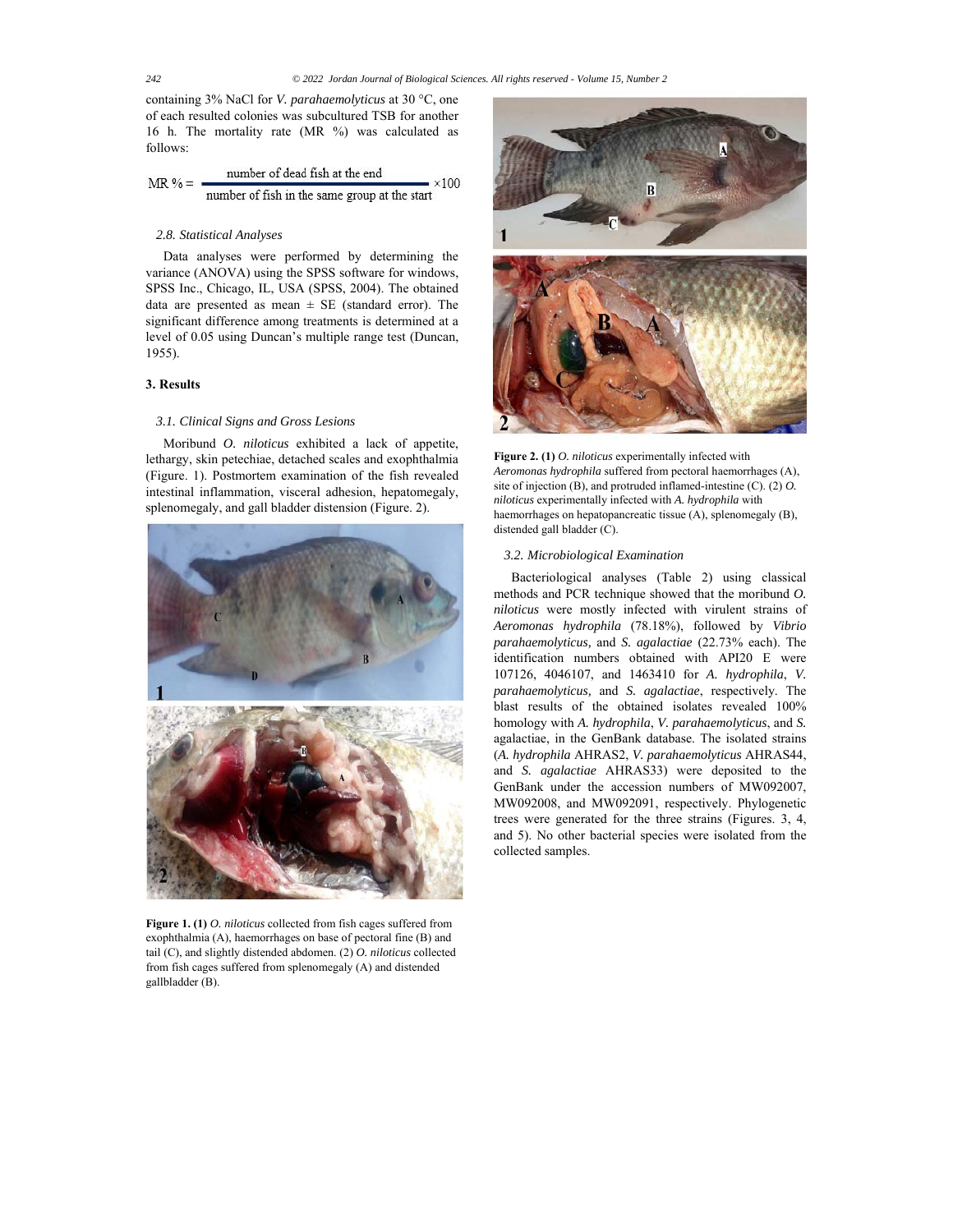

0.0020





**Figure 4.** Phylogenetic analyses of *Vibrio parahaemolyticus;* 

**Figure 5.** Phylogenetic analyses of *Streptococcus agalactiae*

At site 1, only *V. parahaemolyticus* infection occurred concurrently with *A. hydrophila* infection, with an infection rate of 62.5% (Table 2), whereas at site 3, all the *S. agalactiae* isolates were concurrently present with *A. hydrophila* and *V. parahaemolyticus.* Although *V. parahaemolyticus* is a classic pathogen of marine and brackish water fish, it was isolated from caged *O. niloticus* at site 1. *V. parahaemolyticus* was isolated only from caged fish that were fed a diet formulated with locally produced fish meal. The caged *O. niloticus* exhibited obvious infection through contaminated feed as *V. parahaemolyticus* was isolated from water and feed in site 1. The infection rates of *S. agalactiae* in *O. niloticus* 25% and 37.5% at sites 1 and 3, respectively, and the infection occurred concurrently only with *A. hydrophila* infection. *A. hydrophila* and *S. agalactiae* were isolated from water samples at (all three sites, and sites 1 and 3, respectively, and both organisms were not isolated from fish feed.

| Items   | No. |     | A. hydrophila |              | <b>Table 2.</b> Infection rates by bacterial isolate in <i>O. niloticus</i> collected from fish cages.<br>V. parahaemolyticus |              | S. agalactiae |          | Co-infection  |  |
|---------|-----|-----|---------------|--------------|-------------------------------------------------------------------------------------------------------------------------------|--------------|---------------|----------|---------------|--|
|         |     | No. | $\frac{0}{0}$ | No.          | $\frac{0}{0}$                                                                                                                 | No.          | $\frac{0}{0}$ | No.      | $\frac{0}{0}$ |  |
| Site 1  | 80  | 70  | 87.5          | 50           | 62.5                                                                                                                          | 20           | 25            | 50       | 62.5          |  |
| Site 2  | 60  | 52  | 86.7          | $\theta$     | $\bf{0}$                                                                                                                      | $\mathbf{0}$ | $\bf{0}$      | $\theta$ | $\bf{0}$      |  |
| Site 3  | 80  | 50  | 62.5          | $\mathbf{0}$ | $\bf{0}$                                                                                                                      | 30           | 37.5          | 30       | 37.5          |  |
| Overall | 220 | 172 | 78.18         | 50           | 22.73                                                                                                                         | 50           | 22.73         | 100      | 45.45         |  |

No.= number of fish.

 $0.0020$ 

# *3.3. Water Parameters of the Examined Cages*

The physicochemical parameters of the water (Table 3), including temperature, DO, salinity, pH, TAN, NH3, NO2 and NO3, were insignificantly differed in the three sites.

The water parameters were suitable range for *O. niloticus* culture; however, NH3 content was high at 0.2 mg/l, resulting in stress conditions.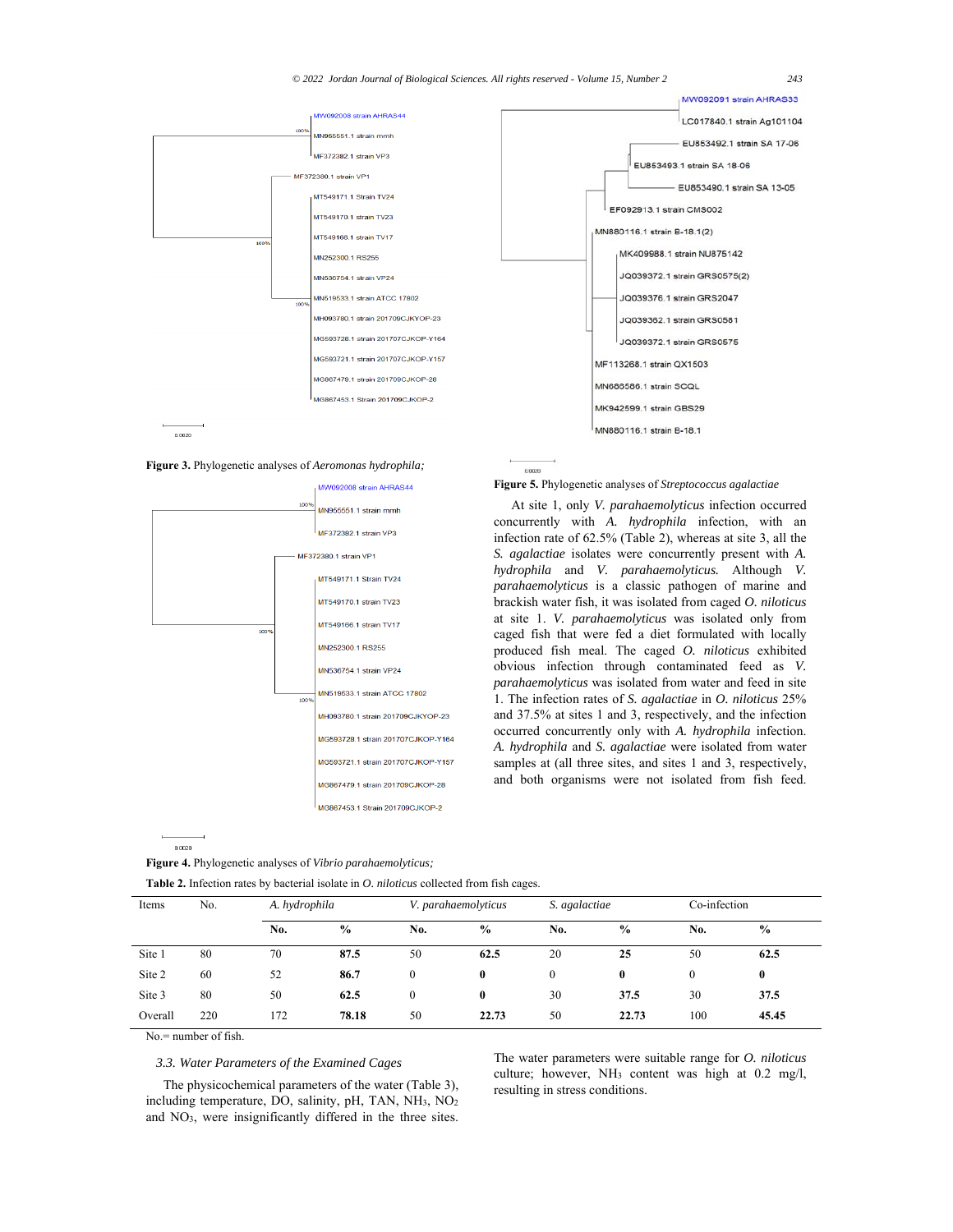**Table 3.** Physicochemical parameters and ammonia compounds of the water samples.

| Item*                     | S 1            | S <sub>2</sub> | S <sub>3</sub> |
|---------------------------|----------------|----------------|----------------|
| Temperature $(^{\circ}C)$ | $27\pm0.5$     | $28 \pm 1.5$   | $28 \pm 1.5$   |
| DO (mg/l), mid-day        | $5.4 \pm 0.5$  | $5.3 \pm 0.7$  | $5.13 \pm 0.3$ |
| Salinity (ppt)            | $1.5 \pm 0.05$ | $1.6 + 0.1$    | $1.5 \pm 0.2$  |
| pH                        | $7.9 \pm 0.2$  | $8\pm 0.2$     | $8.2 \pm 0.1$  |
| $TAN$ (mg/l)              | $2.1 \pm 0.5$  | $2.4 \pm 0.25$ | $2.5 \pm 0.4$  |
| $NH3$ (mg/l)              | $0.3 \pm 0.1$  | $0.28 + 0.12$  | $0.27 \pm 0.1$ |
| $NO2$ (mg/l)              | $0.01 \pm 0.0$ | $0.01 \pm 0.0$ | $0.01 \pm 0.0$ |
| NO <sub>3</sub> (mg/l)    | $1.65 \pm 0.2$ | $1.6 \pm 0.1$  | $1.7 \pm 0.2$  |

S, cage site; water DO, dissolved oxygen; pH, hydrogen ions; TAN, total ammonia nitrogen; NH<sub>3</sub>; unionized ammonia; NO<sub>2</sub>, nitrite; NO<sub>3</sub>, nitrate. \* Significant difference ( $P \le 0.05$ ) indicates by different letters in the same row.

## *3.4. LD50 of the Isolated Bacteria*

The LD50 96h of values *A. hydrophila, V. parahaemolyticus,* and *S. agalactiae* were 2.4 ×105, 1.9 ×105 , and 5.2 ×103 CFU/ml, respectively, for *O. niloticus* with a body weight of  $50 \pm 2.5$  g at a water temperature of  $25^{\circ}$ C  $\pm$ 1.5 °C.

## *3.5. Antibacterial Profile*

The bacterial isolates were highly sensitive to ciprofloxacin and florfenicol, confirming that these antibiotics would be suitable for treatment, whereas the bacteria exhibited intermediate resistance to clindamycin, amoxicillin clavulanate, and sulfamethoxazoletrimethoprim and full resistance to amoxicillin, lincomycin, cefotaxime, streptomycin, doxycycline, spiramycin, and cephradin.

#### *3.6. Treatment Trial*

The three groups of *O. niloticus* injected with the LD<sub>50</sub> of the isolated bacteria exhibited mortality, and gross lesions were eye opacity, haemorrhages at the base of the pectoral fin, inflamed intestines, haemorrhages on hepatopancrease, splenomegaly and gall-bladder distension (Figure. 5). The two different treatment regimens decreased the mortality compared with the control regimen. The florfenicol -treated (T2) group had the lowest mortality rates (13.3 % and 16.7 %) among groups challenged with *A. hydrophila* (G1) and *V. parahaemolyticus* (G2), respectively, whereas the ciprofloxacin-treated (T3) group showed 13.3 % mortality among fish challenged with *S. agalactiae* (G3) compared with the control positive treatment (T1) group (Figure. 6). The antibiotic treatments had no effect on the mortality rate (3.33 %) in the unchallenged *O. niloticus* (G4) group.



**Figure 6.** Mortality percentages of the different groups of *O. niloticus* experimentally infected with the three bacterial isolates and unchallenged group. Significant difference ( $P \le 0.05$ ) indicates by different letters.

# **4. Discussion**

*Aeromonas hydrophila, Vibrio parahaemolyticus,* and *Streptococcus agalactiae* produced common symptoms of bacterial diseases. Similar to the clinical sings observed in this study, previous researchers have also reported the most common clinical and postmortem signs of *V. parahaemolyticus* infection as external haemorrhages, white nodular skin lesions, necrotic eyes, sudden death with haemorrhages in the skeletal muscles, deep ulcers, liver haemorrhage, pale kidneys and splenomegaly in studies on *Dicentrarchus labrax* (Rahman *et al.,* 2010), Iberian toothcarp (*Aphanius iberus*) (Alcaide *et al.,* 1999), and *Amphiprion sebae* (Marudhupandi *et al.,* 2017). Similarly, *Streptococcus* infection in *Oreochromis niloticus* was manifested by behavioural disorders, pop eye, and haemorrhagic dots on the body surface and bases of the fins in naturally infected tilapias (Figueiredo *et al.,*  2006). Consistently, the post mortem investigation of *O. niloticus,* experimentally infected with *A. hydrophila,* showed hepatomegaly and splenomegaly (Sherif *et al.,*  2015) and *S. agalactiae* in red tilapia (Abdelsalam *et al.,*  2017).

To confirm the identification of *Aeromonas* spp., some genes such as gyrB, rpoD, dnaJ, gyrA, dnaX, recA, and atpD are commonly used (Zhou *et al.,* 2019). Moreover, *V. parahaemolyticus* strains have been previously identified through PCR-based methods similar to those in our study (Kim *et al.,* 1999). The 16S rRNA sequencing approach (Figures. 3, 4, and 5) along with virulence genes (Table 1) were used to confirm the accuracy of bacterial identification of the isolated bacteria. Several researchers have identified bacterial species using PCR (16S-23S rDNA intergenic spacers) such as *Aeromonas* spp., and *Streptococcus* spp*.* (Sebastiao *et al.,* 2015).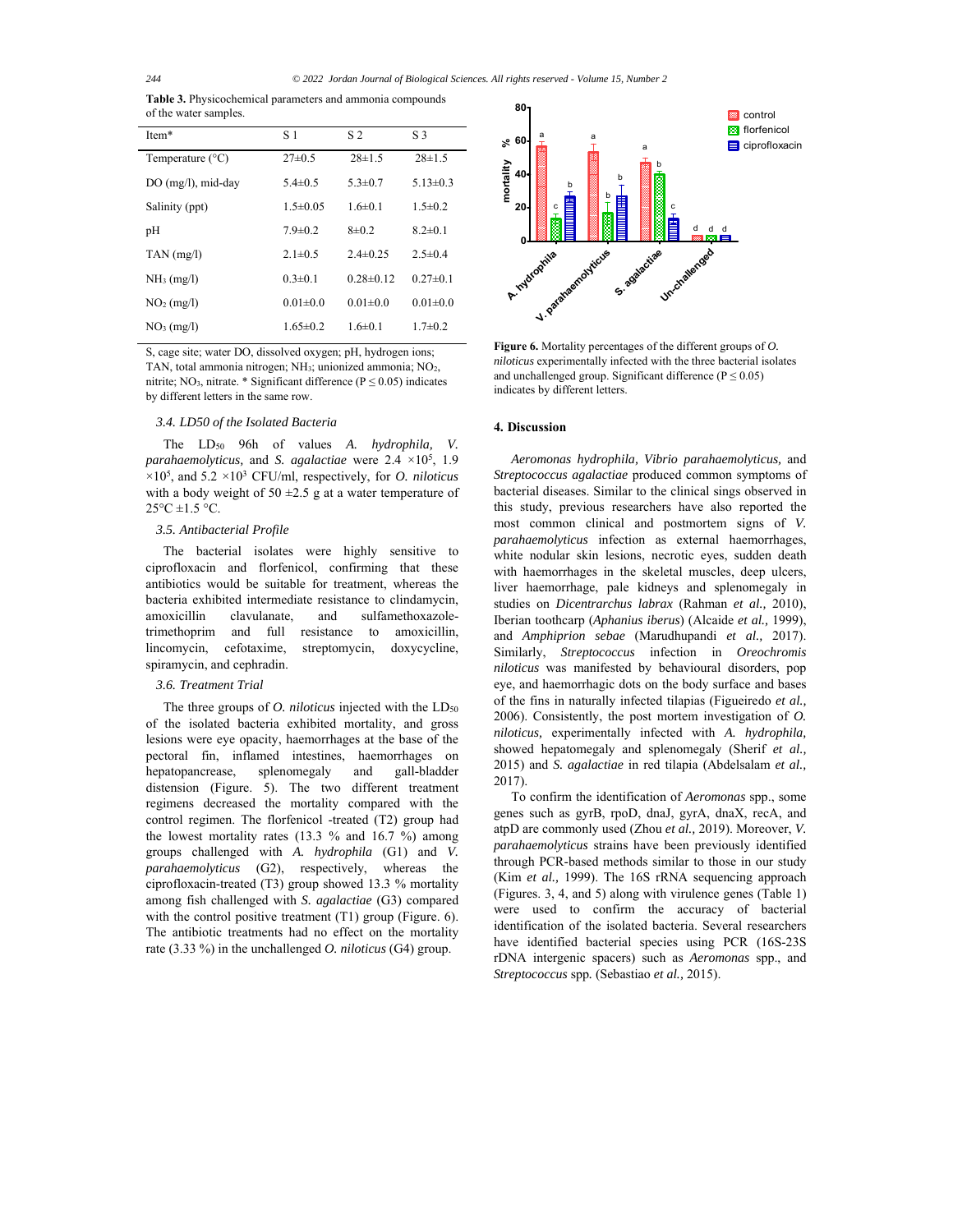In the examined cages, *A. hydrophila* was the most prevalent bacterium at a rate of 78.18% irrespective of the site. The most important diseases affecting fish in Egypt are *A. hydrophila* infection, Saprolegniasis, Aflatoxicosis, *Icthyophonus* infection, *Trichodina* infestation, Costiasis, and *A. hydrophila* and *Saprolegnia* coinfection (Aly, 2013). In the Nile River, *A. hydrophila* and *Pseudomonas fluorescens* have been isolated from both *O. niloticus* and *Clarias gariepinus* (Mohamed *et al.,* 2006). *V. parahaemolyticus* is a classic pathogen of marine and brackish water fish; however, it was isolated from caged *O. niloticus* (62.5% infection rate). At site 1, *V. parahaemolyticus* infection co-occurred with *Aeromonas*  spp infection in caged *O. niloticus* (infection rate: 62.5%) and the fish feed and water samples were contaminated with *V. parahaemolyticus*. Supporting the obtained findings, *V. parahaemolyticus* has been isolated from tilapia cultured in freshwater cages (Amal *et al.,* 2010) and fish cultured in low-salinity water (5~30 ppt NaCl) (Iwamoto *et al.,* 2010). Moreover, infection rates of 52.11%, 29.5%, and 18.4% have been recorded in the Terengganu River, Pedu Lake, and Kenyir Lake, respectively (Ismail *et al.,* 2016). *S. agalactiae* was concurrently isolated from caged-*O. niloticus* with *A. hydrophila* at sites 1 and 3 with infection rates of 25% and 37.5%, respectively. *S. agalactiae* has been reported to cause large-scale outbreaks in cultured tilapia Thailand and Latin America (Marcusso *et al.,* 2015). Furthermore, similar to the obtained findings regarding coinfection, Abdelsalam *et al.,* (2017) reported that *S. agalactiae* concurrently infected red hybrid tilapia reared in cement ponds in north coast, Egypt.

Conversely*, Aeromonas* spp., *Streptococcus* spp., *Vibrio* spp., and *Flavobacterium* spp., coinfected cultured *O. niloticus*, water, and sediment (Al-Harbi and Uddin, 2006). Moreover, *A. hydrophila, A. sobria, P. fluorescens*  and *P. aeruginosa* were concurrently isolated from *O. niloticus* (Sherif *et al.,* 2015). In our findings, *A. hydrophila, V. parahaemolyticus,* and *S. agalactiae* were isolated from water samples. Supporting this finding, it has been reported that infected fish released bacteria through feces, which survive in water and spread infection (Apun *et al.,* 1999).

The suitable water parameters are an important part of aquaculture systems. The parameters of water samples (temperature, DO, salinity, and pH) in the fish cages were suitable for fish culture (Table.3). Maintaining optimal water quality conditions or parameters is a vital part of fish for optimal performance (FAO, 2020). Caged*-O. niloticus* suffer from stressful conditions that predispose them to bacterial infection. Although most of the water parameters in this study were suitable for fish culture, high levels of ammonia were observed with the levels of TAN and NH3 being 2.1, 2.4 and 2.5; 0.3, 0.28, and 0.27 mg/l, respectively. Accordingly, Noga (2010) mentioned that NH3 level > 1.00 mg/l are lethal whereas those > 0.05 mg/l are sublethal concentrations for freshwater fish. The outbreaks of *Aeromonas* infection in fish farms were due to the limited knowledge and awareness of fish farmers regarding appropriate management (Sherif *et al.,* 2015; Mzula *et al.,* 2019).

Based on antibiogram findings, ciprofloxacin (despite being illegal for veterinary use in Egypt, some farmers and paramedics use ciprofloxacin unintentionally and

erratically for treating bacterial fish diseases) and florfenicol are the optimal antibacterial substances for bacterial isolates. As shown in Figure. 6, the mortality rates of fish infected with *A. hydrophila* (G1) and *V. parahaemolyticus* (G2) and then treated with florfenicol were significantly lower (13.3% and 16.7, respectively) than those of control fish (56.7 and 53.3 %, respectively). In *S. agalactiae* infection (G3), ciprofloxacin-treatment (T3) resulted in significantly lowest mortality (13.3%) compared with florfenicol-treatment (T2) (40%) and control (47 %). Similarly, Ashiru *et al.,* (2011) found that pefloxacin, ofloxacin, and ciprofloxacin are suitable drugs for controlling *Aeromonas* infection, although, oxytetracycline, nitrofurans, potentiated sulfonamides, and oxolinic acid have been successfully used, bacteria, especially *V. anguillarum* and *V. salmonicida*, can exhibit resistance to these drugs. Despite the alleviated mortality (14.4%) resulting from ciprofloxacin treatment, immunosuppression has been detected *in A. sebae* infected with *V. parahaemolyticus* (Marudhupandi *et al.,* 2017), whereas *S. agalactia,* which was isolated from cultured yellowtail (*Seriola quinqueradiata*) in Japan, was resistant to these antibiotics (Kitao and Aoki, 1979).

#### **5. Conclusion**

This study highlighted the presence of unusual pathogens that cause mortality in caged fish in the north Rosetta branch of the Nile River. *V. parahaemolyticus* or *S. agalactiae* infection co-occurred with *A. hydrophila*  infection*.* The source of *V. parahaemolyticus* infection in cage-cultured *O. niloticus* would be fish feeds containing inappropriately manufactured marine fishmeal so that this classical marine bacterial pathogen causes fish mortality in the freshwater environment. The infections caused by the bacteria *A. hydrophila, S. agalactiae*, and *V. parahaemolyticus* correlated with high unionized ammonia content in cage-water. In such cases, florfenicol was the most effective antibacterial agent along with the maintenance of water quality.

#### **Conflicts of interest**

None of the authors has any conflict of interests to declare.

#### **References**

Abdelsalam M, Shaalan M and Moustafa M. 2017. Rapid identification of pathogenic streptococci isolated from moribund red tilapia (Oreochromis spp.). *Acta Vet Hun,* **65**: 50-59.

Alcaide E, Amaro C, Todoli R and Oltra R. 1999. Isolation and characterization of *Vibrio parahaemolyticus* causing infection in Iberian tooth carp *Aphanius iberus. Dis Aquat Org,* **35**: 77- 80.

Al-Harbi AH and Uddin MN. 2006. Seasonal changes in bacterial flora of fish pond sediments in Saudi Arabia. *J Appl aquac,* **18**: 35-45.

Aly SM. 2013. A Review of fish diseases in the Egyptian aquaculture sector. Working report. Research program on livestock and fish. CGIAR, pp. 1-41.

Amal MNA, Zamri-Saad M, Siti-Zahrah S and Zulkafli AR. 2015. Water quality influences the presence of *Streptococcus agalactiae*  in cage cultured red hybrid tilapia, *Oreochromis niloticus × Oreochromis mossambicus*. *Aquac Res,* **46**: 313-323.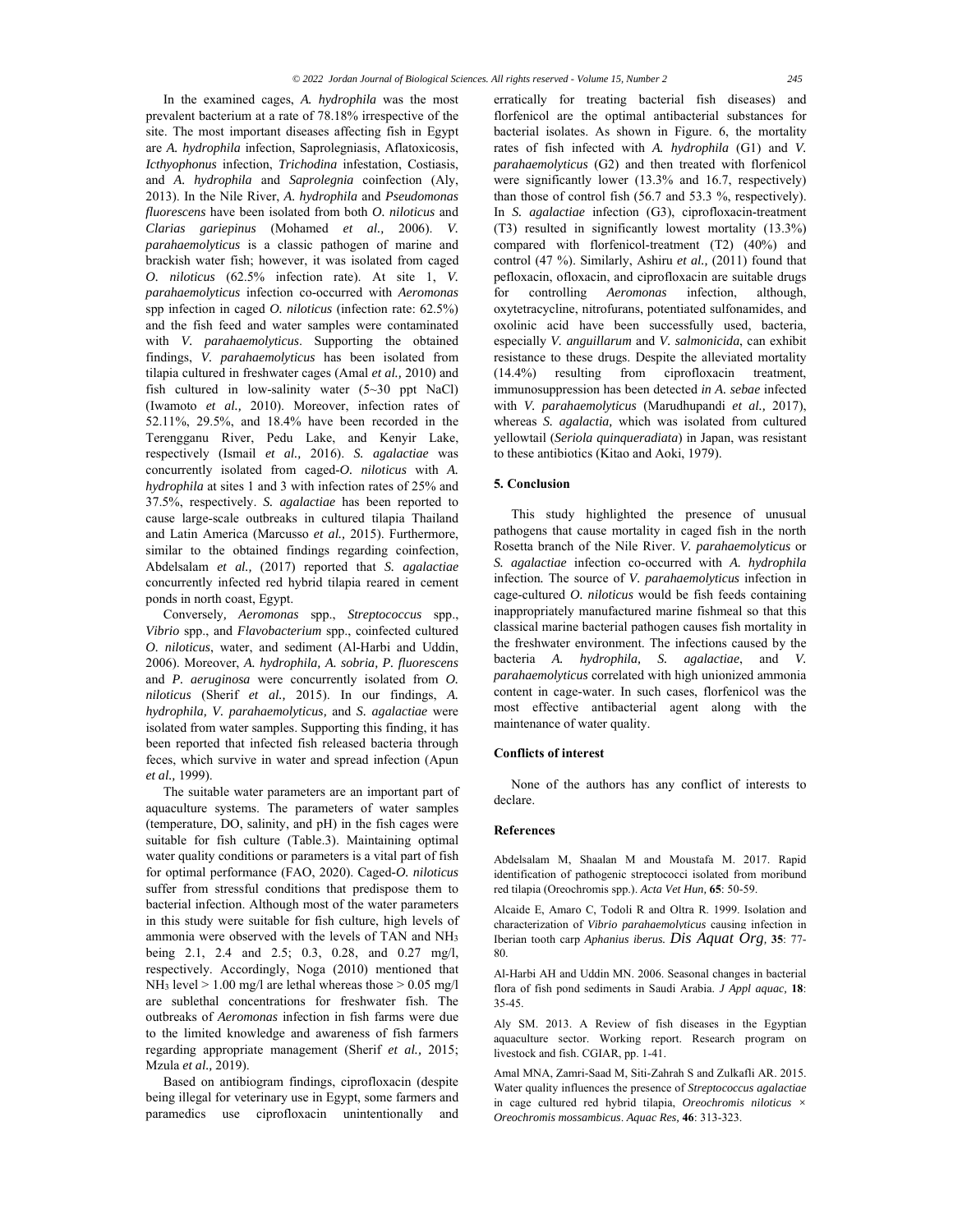Amal, MNA, Zamri-Saad, M., Siti-Zahrah, A, Zulkafli, R, Misri, S, Nur-Nazifah, M and Shahidan, H. 2010. Prevalence of *Streptococcus agalactiae* in tilapia kept indifferent water bodies. Online *J Vet Res,* **14**: 153-162.

Apun K, Yusof AM and Jugang K. 1999. Distribution of bacteria in tropical freshwater fish and ponds. *Int J Environ Health Res,* **9**: 285-292. https://doi.org/10.1080/09603129973083

Ashiru AW, Uaboi-Egbeni PO, Oguntowo JE and Idika CN. 2011. Isolation and antibiotic profile of *Aeromonas* species from tilapia fish (Tilapia nilotica) and catfish (*Clarias betrachus*). *Pak J Nutr,* **10**: 982-986.

Cai SH, Wu ZH, Jian JC and Lu YS. 2007. Cloning and expression of the gene encoding an extracellular alkaline serine protease from *Vibrio alginolyticus* strain hy9901, the causative agent of Vibriosis in *Lutjanus erythopterus* (Bloch). *J Fish Dis,* **30**: 493–500. https://doi.org/10.1111/j.1365-2761.2007.00835.x

Chang PA and Plumb JA. 1996. Histopathology of experimental *Streptococcus* sp. infection in tilapia, *Orochromis niloticus* (L.), and channel catfish, *Ictafurus punctatus* (Ratinesque). *J Fish Dis,* **19**: 235-241. https://doi.org/10.1111/j.1365-2761.1996.tb00130.x

Duncan DB. 1955. Multiple ranges and multiple "F" test. Biometrics, pp10–11

Enany M, Eidaroos N and Eltamimy N. 2019. Microbial causes of summer mortality in farmed fish in Egypt. *SCVMJ,* **24**: 45-56. https://doi.org/10.21608/scvmj.2019.59198.

Facklam RR and Carey RB. 1985. *Streptococci* and *Aerococi*. In "Manual of clinical microbiology" 4<sup>th</sup> Ed. Lennette, Hauser, Shadomy (Eds). American Society for Microbiology, Washington DC, pp. 154-175.

FAO. (2020). Fishery and aquaculture statistics. Global production by production source 1950–2018 (FishstatJ). Retrieved from FAO Fisheries and Aquaculture Department [online] website: www.fao.org/fishery/statistics/software/fishstatj/en.

Figueiredo HC, Carneiro DO, Faria FC and Costa GM. 2006. *Streptococcus agalactiae* associado à meningoencefalite e infecção sistêmica em tilápia-do-nilo (*Oreochromis niloticus*) no Brasil. *Arq Bras Med Vet Zoo,* **58**: 678-680. https://doi.org/10.1590/S0102-09352006000400036

Finegold, SM and Martin WJ. 1982. Bailey and Scott's Diagnostic microbiology. (Eds.) Mosby, Philadelphia.

Hamidan NAF and Shobrak M. 2019. An Update on Freshwater Fishes of Saudi Arabia. *Jordan J Biol Sci,* **12**: 495-502.

Hamom A, Alam MM, Iqbal MM, Khalil SM, Parven M, Sumon TA and Mamun MA. 2020. Identification of pathogenic bacteria from diseased Nile tilapia Oreochromis niloticus with their sensitivity to antibiotics. *Int J Curr Microbiol Appl Sci,* **9**: 716– 1738. https://doi.org/10.20546/ijcmas.2020.903.200

Hedberg N, Stenson I, Nitz Pettersson M, Warshan D, Nguyen-Kim H, Tedengren M and Kautsky N. 2018. Antibiotic use in Vietnamese fish and lobster sea cage farms; implications for coral reefs and human health. *Aquaculture*, **495**: 366-375.

Ismail NIA, Amal MNA, Shohaimi S, Saad MZ and Abdullah SZ. 2016. Associations of water quality and bacteria presence in cage cultured red hybrid tilapia, *Oreochromis niloticus × O. mossambicus. Aquacult Rep,* **8**: 39-44. https://doi.org/10.1016/j.aqrep.2016.06.004

Iwamoto M, Ayers T, Mahon BE and Swerdlow DL. 2010. Epidemiology of seafood-associated infections in the United States. *Clin Microbiol Rev,* **23**: 399-411.

Kannika K, Pisuttharachai D, Srisapoome P, Wongtavatchai J, Kondo H, Hirono I, Unajak S and Areechon N. 2017. Molecular serotyping, virulence gene profiling and pathogenicity of *Streptococcus agalactiae* isolated from tilapia farms in Thailand by multiplex PCR. *J Appl Microbiol,* **122**: 1497-1507. https://doi.org/10.1111/jam.13447

Kim YB, Okuda J, Matsumoto C, Takahashi N, Hashimoto S and Nishibuchi M. 1999. Identification of *Vibrio parahaemolyticus*  strains at the species level by PCR targeted to the toxR gene. *J Clin Microbiol.,* **37**:1173-1177.

Kitao T and Aoki Τ. 1979. Therapeutic studies of doxycycline of Streptococcosis of cultured yellow tail (*Seriola Quinqueradiata*). *Bull Fac Agric Univ Miyazaki,* **26**: 357-63.

Madigan MT and Martinko J. 2005. Brock Biology of Microorganisms, 11th Ed. Prentice Hall.

Marcusso PF, Eto SF, Claudiano GD, Vieira FC, Salvador R, Moraes JR and Moraes FR. 2015. Isolamento de *Streptococcus agalactiae* em diferentes órgãos de tilápias do nilo (*Oreochromis niloticus*) criadas em tanques-rede. *Biosci J,* 549-554.

Marudhupandi T, Kumar TTA, Prakash S, Balamurugan J and Dhayanithi NB. 2017. *Vibrio parahaemolyticus* a causative bacterium for tail rot disease in ornamental fish, *Amphiprion sebae*. *Aquacult Rep,* **8**: 39-44. https://doi.org/10.1016/j.aqrep.2017.09.004

Mohamed LA, Osman KM, El-Seedy S and Soliman W. 2006. Isolation and characterization of *Aeromonas* species and *Pseudomonas fluorescens* from freshwater fishes. International Conference, Research Division, *NRC,* 219-229.

Mzula A, Wambura PN, Mdegela RH and Shirima GM. 2019. Phenotypic and molecular detection of *Aeromonads* infection in farmed Nile tilapia in Southern highland and Northern Tanzania. *Heliyon*, **5**: e02220. https://doi.org/10.1016/j.heliyon.2019.e02220

Nawaz M, Khan SA, Khan AA, Sung, K, Tran Q, Kerdahi K and Steele R. 2010. Detection and characterization of virulence genes and integrons in *Aeromonas veronii* isolated from catfish. *Food Microbiol,* **27**: 327-331. https://doi.org/10.1016/j.fm.2009.11.007

NCCLS (National Committee for Clinical Laboratory Standards). 1999. Performance standard for antimicrobial disk and dilution susceptibility tests for bacteria isolated from animals. Approved Standard M 31A19 (11). NCCLS, Wayne, Pennsylvania.

Noga EJ. 2010. Fish diseases: Diagnosis and treatment 2nd Ed, Wiley-Blackwell

Osman KM, da Silva Pires Á, Franco OL, Saad A, Hamed M, Naim H, Ali AH and Elbehiry A. 2021. Nile tilapia (Oreochromis niloticus) as an aquatic vector for Pseudomonas species of medical importance: Antibiotic Resistance Association with Biofilm Formation, Quorum Sensing and Virulence. *Aquaculture,*  **532**:736068. https://doi.org/10.1016/j.aquaculture.2020.736068

Plant KP and LaPatra SE. 2011. Advances in fish vaccine delivery. *Dev Comp Immunol,* **35**: 1256-1262. https://doi.org/10.1016/j.dci.2011.03.007

Rahman MM, Ferdowsy H, Kashem MA and Foysal MJ. 2010. Tail and fin rot disease of Indian major carp and climbing perch in Bangladesh. *J Biol Sci,* **10**: 800-804. https://scialert.net/abstract/?doi=jbs.2010.800.804

Reed LJ and Muench H. 1938. A simple method of estimating fifty percent endpoints. *Am J Epidemiol,* **27**: 493-497. https://doi.org/10.1093/oxfordjournals.aje.a118408

Rice EW and Bridgewater L. 2012. A.P.H. Association, standard methods for the examination of water and wastewater, American public health association, Washington, DC.

Rodiger S and Burdukiewicz M. 2013. ChipPCR: toolkit of helper functions to pre-process amplification data Available from: https://github.com/michbur/chipPCR

Sebastiao FD, Lemos EG and Pilarski F. 2015. Validation of absolute quantitative real-time PCR for the diagnosis of